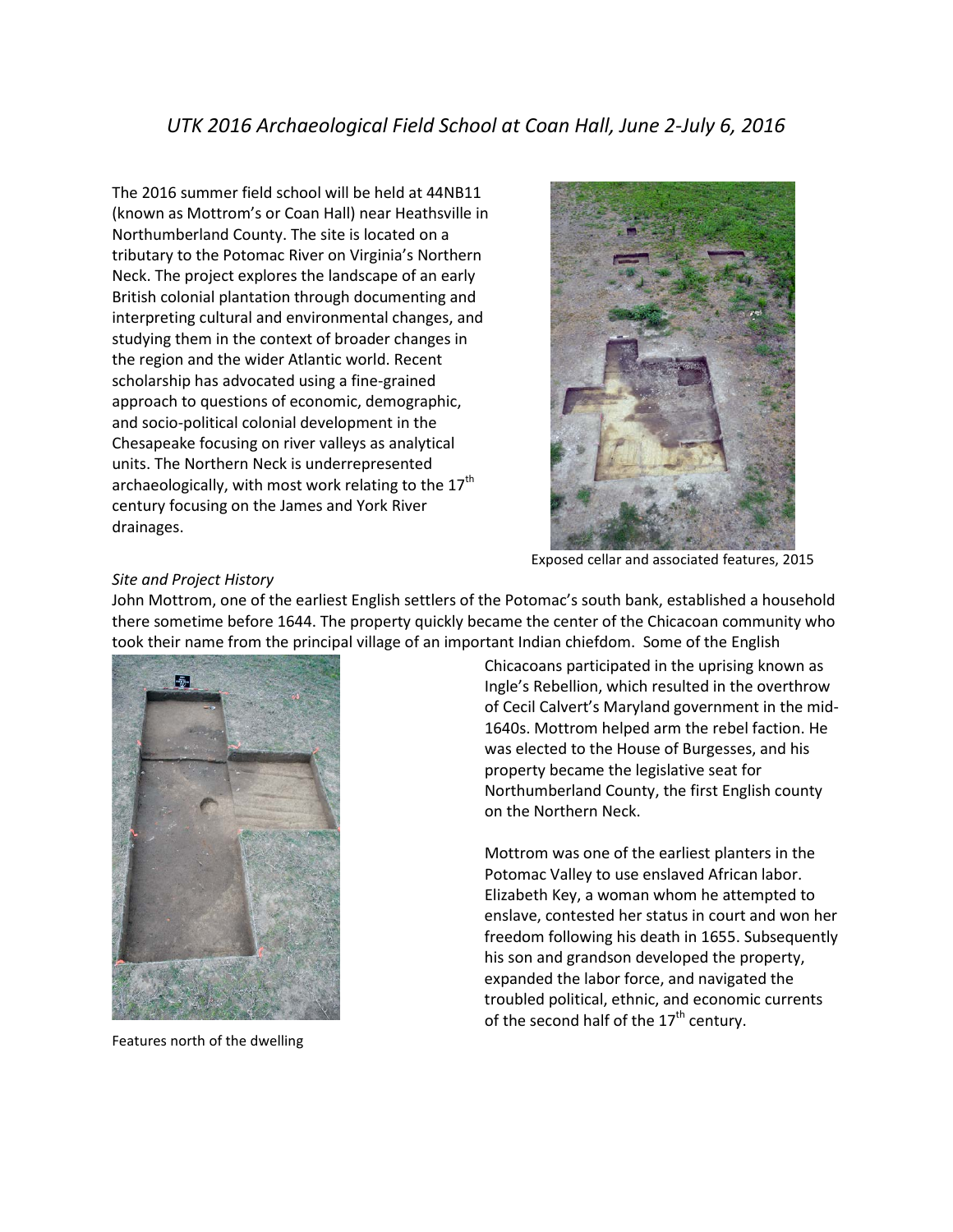Excavations from 2011 to 2015 exposed portions of the 20 ft. x 54 ft. manor house. It is likely the original circa 1640 dwelling, but this cannot be confirmed without excavating associated features. The house consists of two equal-sized rooms on either side of an H-shaped chimney. The house was originally earthfast (built with posts set directly into the ground), repaired with new posts, and later underpinned with brick. West of the hearth, GPR results revealed a large, deep cellar. In 2015, field school participants began to remove its fill. The cellar cuts through an earlier historic feature at the site whose purpose is as yet unknown.



Ground penetrating radar survey, 2015

The archaeological and geophysical results hint at a complex landscape that developed across the six acres that surround the house. Two large pits northeast of the dwelling were uncovered archaeologically in 2012. They may be associated with a service building. Evidence of fence lines or palisades and additional structures were found during excavations and via the 2015 geophysical survey of the site.

In 2016, excavations will be carried out to better understand the evolution of the structures and associated landscapes. Questions that the project will explicitly address in 2016 are anthropological, geographical and historical, and include:

- How did early colonial settlement impact the environment?
- How did colonial people, both free and unfree, form communities in this new place? What are the spatial dimensions of community, and how do they change over time?
- How did Englishmen living along the Potomac design spaces in response to threats of violence, real or perceived?
- How did colonists organize domestic spaces to structure or resist unequal social relationships? How were landscapes modified in response to changes in social relations over time?



Waterscreening to collect environmental samples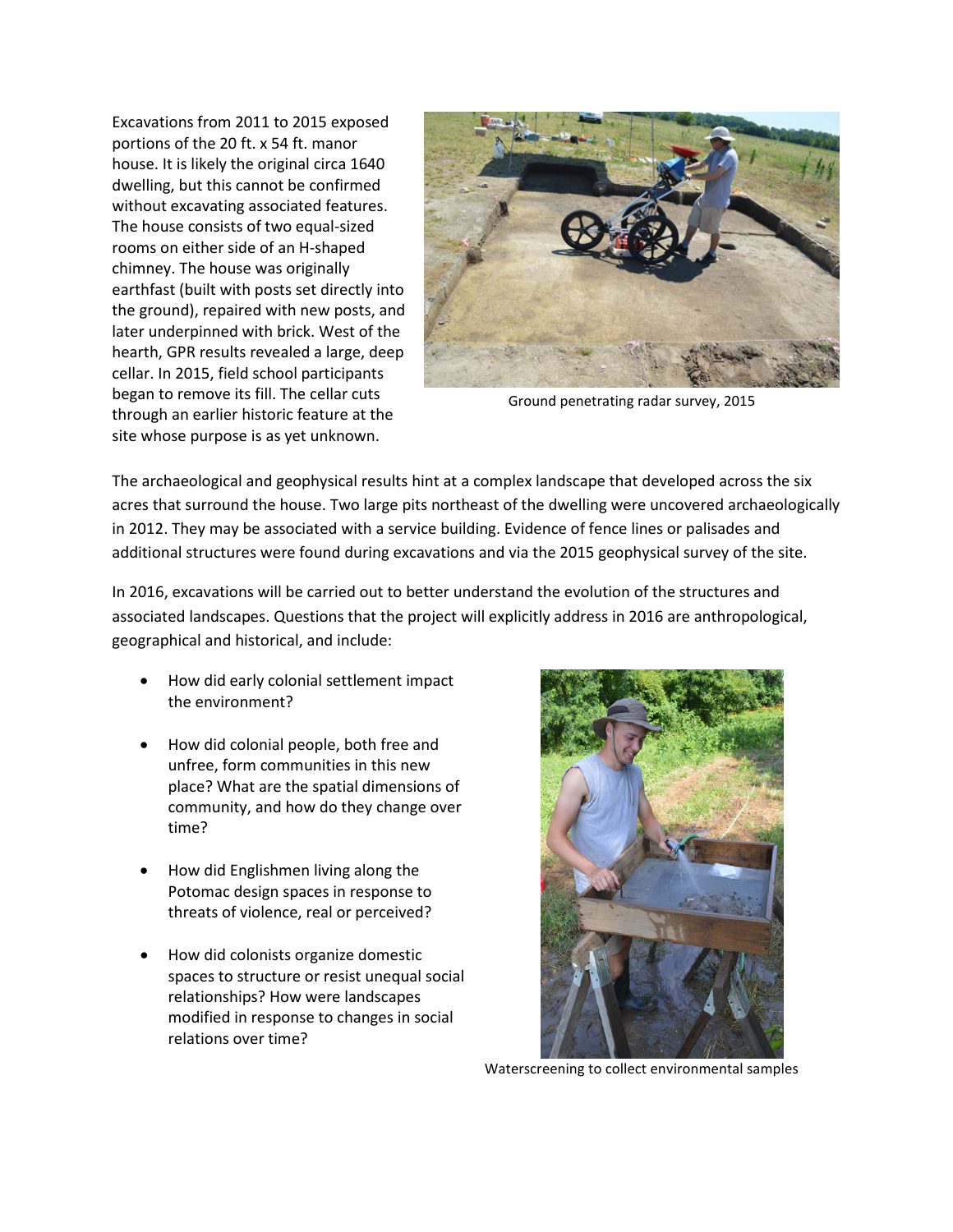To answer these questions, more site-specific questions also need to be addressed.

- When was the manor house at 44NB11 constructed, modified, and abandoned?
- How was the landscape structured immediately around the manor house? What is the evidence of landscape change over time?
- What do the house, the landscape, and the associated artifacts tell us about conflict and community in early Northumberland County?



Excavating a structural post hole and mold, 2015

## *Goals for summer 2016*

Manor house:

- Uncover, map and excavate a sample of post holes/post molds to establish the construction sequence.
- Sample the western cellar to its base to understand its relationship to the sequence of construction and to collect artifacts and environmental samples pertinent to the use of space and community formation.
- Expose and excavate a sample of the cellar north of the chimney base.



Excavating cellar fill, 2015

Landscape:

- Trace fence/palisade lines, sample postholes/postmolds to establish chronologies.
- Partially excavate pits northeast of the manor house seen archaeologically and in the geophysical data.
- Test areas where remote sensing data indicate the presence of additional outbuildings or significant features.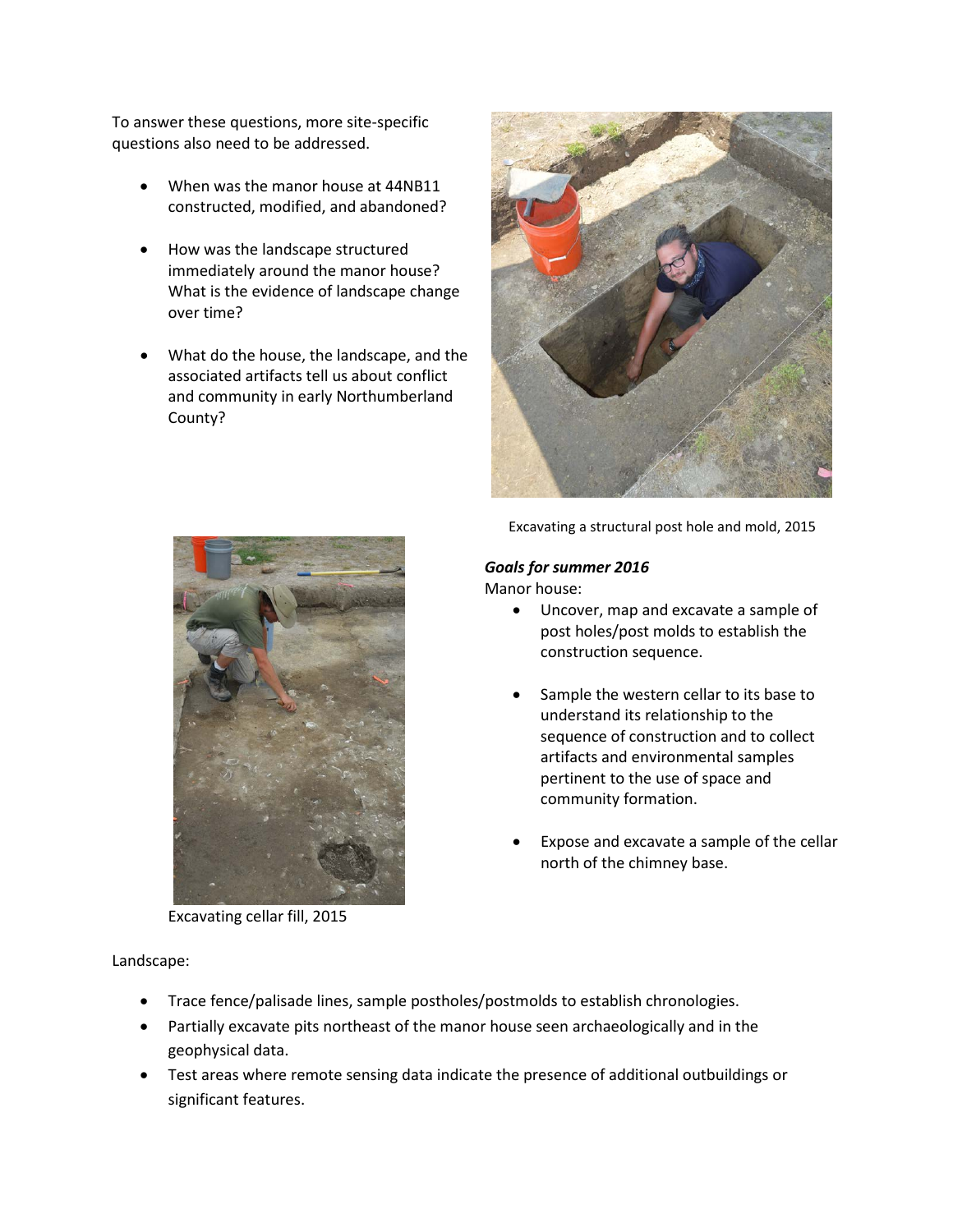#### *Dates, Credits, Costs and Logistics*

Dates: June 2-July 6, 2016 ( $1<sup>st</sup>$  summer session)

### Credits:

Six hours of undergraduate or graduate credit are offered. Depending on the number of students, participants will either enroll in Anth 430 or Anth 530 (Archaeological field school) or Anth 492/592 (off-campus study).

You must be enrolled as a UT student to take this course. People who are not currently enrolled at UT can participate by following the instructions under "Visiting Students" at http://admissions.utk.edu/undergraduate/applications/AdmApp1 0.pdf (undergraduate) or following the instructions for "transient admission" at

http://admissions.utk.edu/graduate/req.shtml#Trans (graduate).



Excavations at 44NB11, 2015

Estimated costs:

*In-State Out of State* Undergraduate\* \$2424.00-2550.00 \$7068-7194.00 Graduate\* \$3726.00 \$9882.00 \*based on current posted fees by admission year. Consult onestop.utk.edu for 2016 summer fees.



Lodgings at Coan Wharf

Additional costs include: Housing costs are covered by grant funding. Students should budget for travel to and from Heathsville, food and incidental expenses during the summer session.